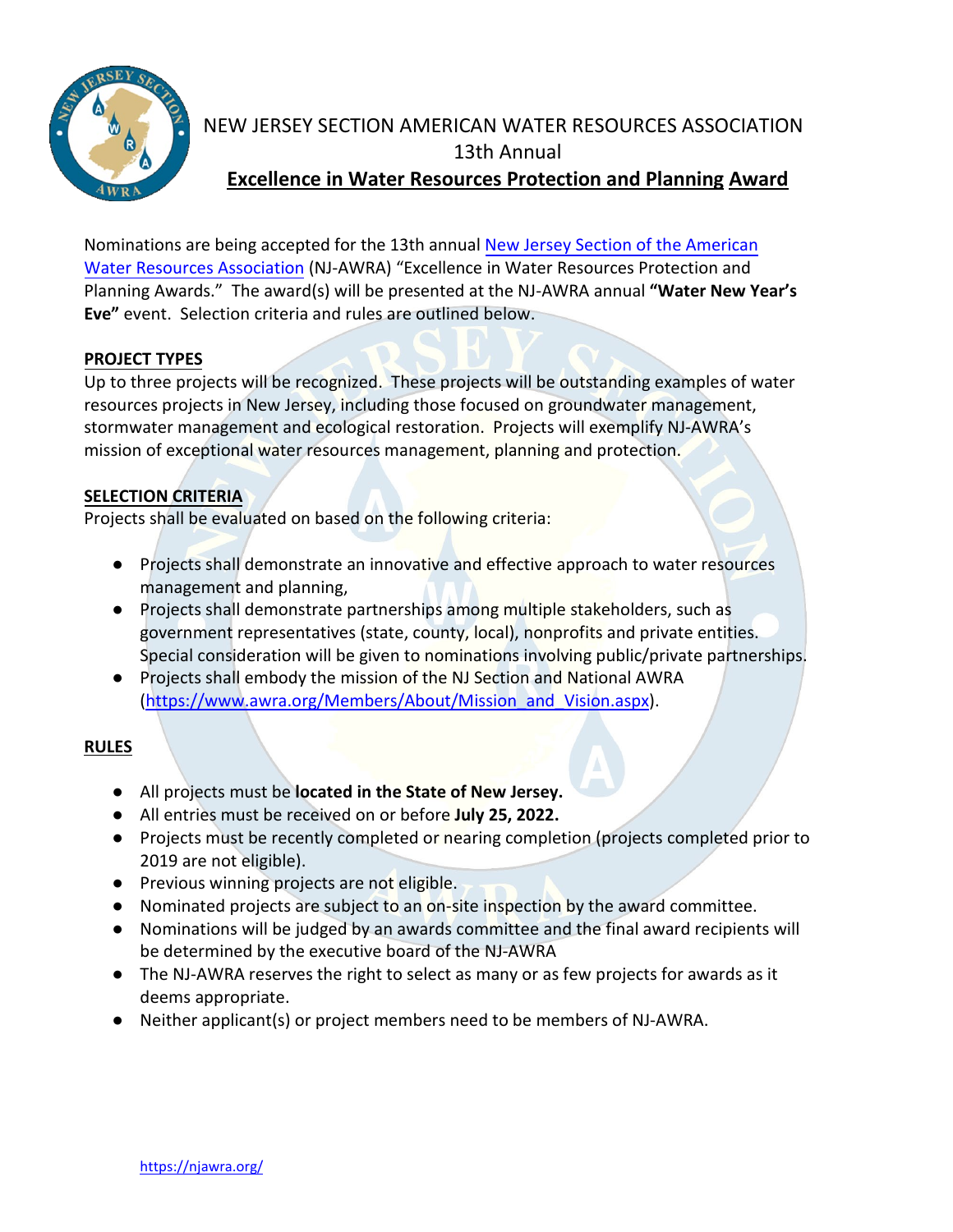#### **APPLICATION REQUIREMENTS**

- Completed application form;
- A description of the project including the following:
	- o Location of project;
	- o Project purpose and need;
	- o Water resource improvements; and
	- o Schedule.
- Narrative addressing how the project meets the award criteria including the following:
	- o Demonstration of innovative and effective approach to water resources management and/or planning;
	- $\circ$  Discussion of partnerships among multiple stakeholders, such as government representatives (state, county, local), nonprofits and private entities; and
	- o How the project embodies the mission of the NJ Section and National AWRA. (http://nsawra.onefireplace.org/Mission\_statement)
- If appropriate, photographs, maps and/or drawings of the project

Submissions must be in digital format. Please mail either flash drive/ DVD/CD, or submit via email (preferred) to Becky Lyne, Michael Baker International, Inc., 300 American Metro Boulevard, Suite 154, Hamilton, NJ 08619, rlyne@mbakerintl.com.

Nominations must be received by **July 25, 2022.**

**\* NOTE: Awards are project-based. Any person can nominate a project. Websites of the projects are also helpful.**

**In the event a nomination is prepared by a person not directly involved with a project, written support of the nomination by the project sponsors/principal(s) (letter or email approval is sufficient) indicating a willingness to participate in the nomination process should be included with the application and/or forwarded to the awards committee prior to nomination deadline.** 

To see previous winners or to obtain more information about NJ-AWRA please visit us at [https://njawra.org/.](https://njawra.org/)

Award winners will be notified by the Excellence in Water Resources Award Committee. One team member will be invited to accept the award at the NJ-AWRA Water New Year's Eve in-person celebration. All CDC guidelines will be followed. Additional team members are also encouraged to attend and may register for the event. Please notify the awards committee who will be attending so that they may also be recognized.